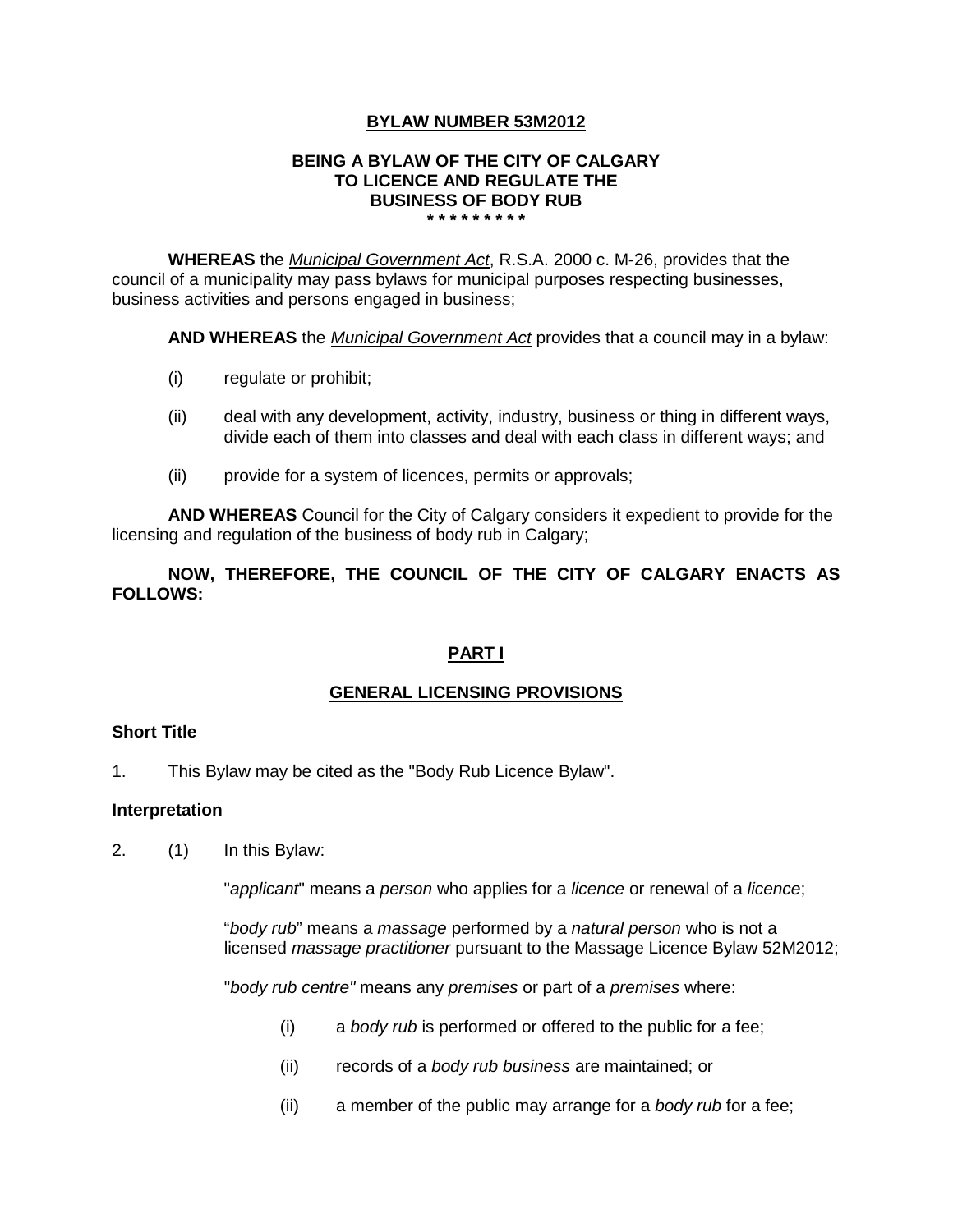"*body rub office"* means a *business* where a *person* books *body rub* appointments and maintains the records of the *body rub business* at a *dwelling place*, but the *body rubs* are performed at another location;

"*body rub practitioner"* means any *natural person* who administers or offers to administer a *body rub* for a fee;

"*business*" means:

- (i) a commercial, merchandising or industrial activity or undertaking,
- (ii) a profession, trade, occupation, calling or employment, or
- (iii) an activity providing goods or services,

whether or not for profit and however organized or formed, including a cooperative or association of persons;

"*carry on*", "*carrying on*", "*carried on*" and "*carries on*" mean to conduct, operate, perform, keep, hold, occupy, deal in or use, for gain, whether as principal or *agent*;

"*Chief Licence Inspector*" means the *City Manager* or that person's designate*;*

"*City*" means The City of Calgary, a municipal corporation in the Province of Alberta, and includes the area contained within the boundaries of The City of Calgary where the context requires;

"*City Manager*" means the person designated by Council as its chief administrative officer or that person's designate;

"*Development & Building Approvals*" means the *City* business unit charged with deciding permit applications for land use and development;

"*dwelling unit*" means one or more rooms used or designed to be used as a residence by one or more *persons* and containing a kitchen, living and sleeping areas, and access to sanitary facilities;

"*employee*" means an individual employed to do work or provide a service who is in receipt of or is entitled to remuneration for the work or service;

"*employment affiliation"* means the *business* relationship which exists between a *person* and a *body rub centre* when that *person* is employed with, under contract to or an agent of the *body rub centre* to provide the service of *body rub*;

"*Land Use Bylaw*" means The City of Calgary Land Use Bylaw 1P2007;

"*licence*", "*licensed*" and "*licensing*" mean a *licence* or reference to a *licence*  issued under this Bylaw;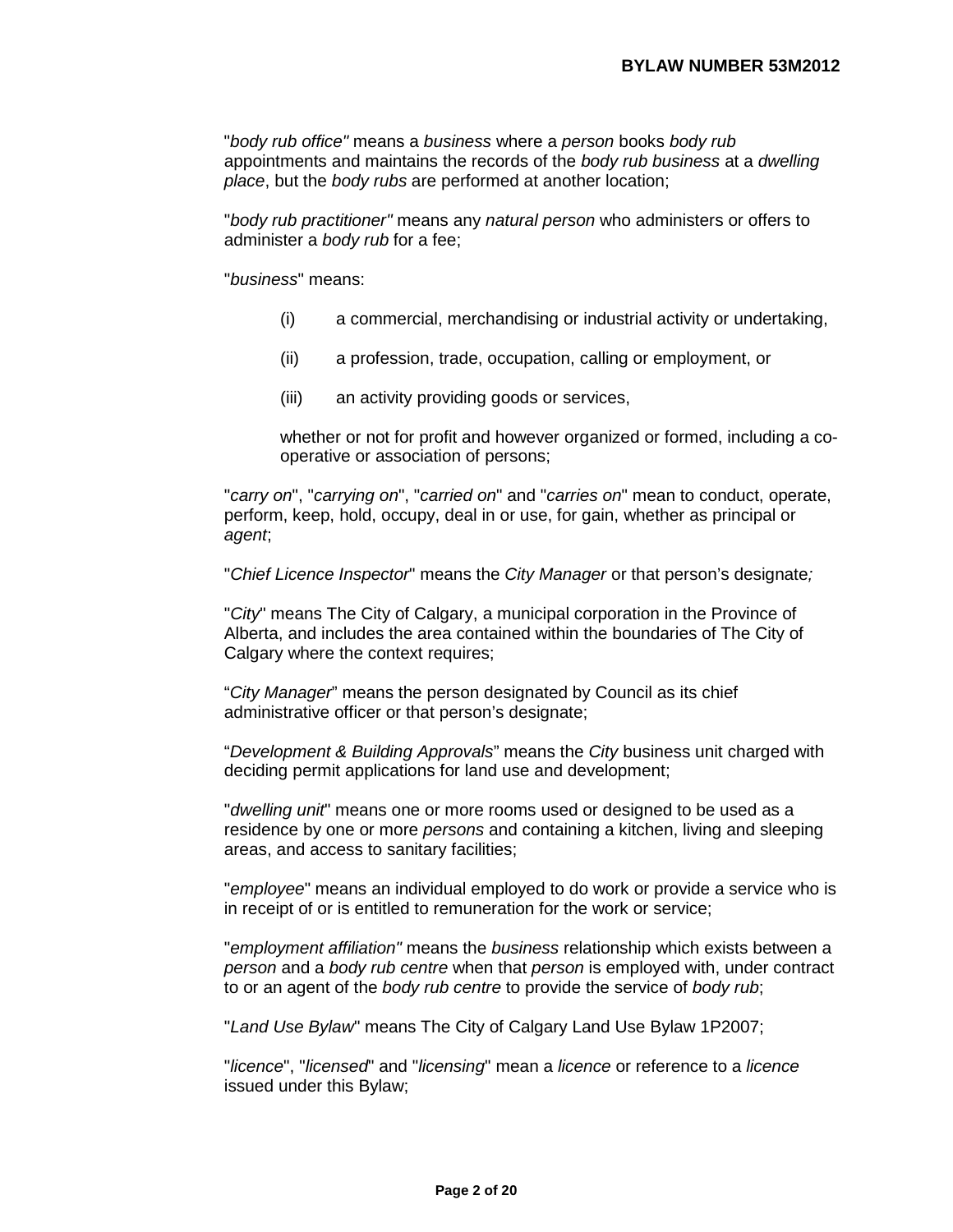"*Licence and Community Standards Appeal Board*" means the Licence and Community Standards Appeal Board as established by Bylaw 48M2007;

"*licence fee*" means those fees attached as Schedule A;

"*Licence Inspector*" means an inspector appointed to assist in carrying out the administration and enforcement of this Bylaw and includes the *Chief Licence Inspector*, Deputy Chief Licence Inspectors, police officers, and any *person*, inspector or *City* department whose consultation, approval or certificate is required under this Bylaw;

"*licencee*" means a *person* holding a valid and subsisting *licence* under this Bylaw;

"*massage*" means the physical external manipulation of the soft tissues of the human body, in a scientific and systematic manner by a natural person for the purpose of therapy or relaxation;

"*massage centre"* means a massage centre licensed pursuant to the Massage Licence Bylaw 52M2012;

"*massage practitioner*" means a natural person who holds a massage practitioner licence pursuant to the Massage Licence Bylaw 52M2012;

"*natural person*" means an individual human being;

"*non-resident"* means a *business* which is *carried* on, in whole or part, within the *City* but neither maintains permanent premises in the *City* nor is listed on the tax assessment rolls;

"*person*" means a *natural person* or a body corporate and includes a partnership, a group of *persons* acting in concert or an association unless the context explicitly or by necessary implication otherwise requires;

"*premises*" means a store, office, *dwelling unit*, warehouse, factory, building, enclosure or other place occupied or capable of being occupied, by any *person*  for the purpose of *carrying* on any *business*.

- (2) Nothing in this Bylaw relieves a *person* from complying with any Federal or Provincial law or regulation, other bylaw or any requirement of any lawful permit, order or licence*.*
- (3) Any headings or subheadings in this Bylaw are included for guidance purposes and convenience only, and do not form part of this Bylaw.
- (4) Every provision of this Bylaw is independent of all other provisions and if any provision of this Bylaw is declared invalid for any reason by a Court of competent jurisdiction, all other provisions of this Bylaw will remain valid and enforceable.
- (5) All Schedules attached to this Bylaw form part of this Bylaw.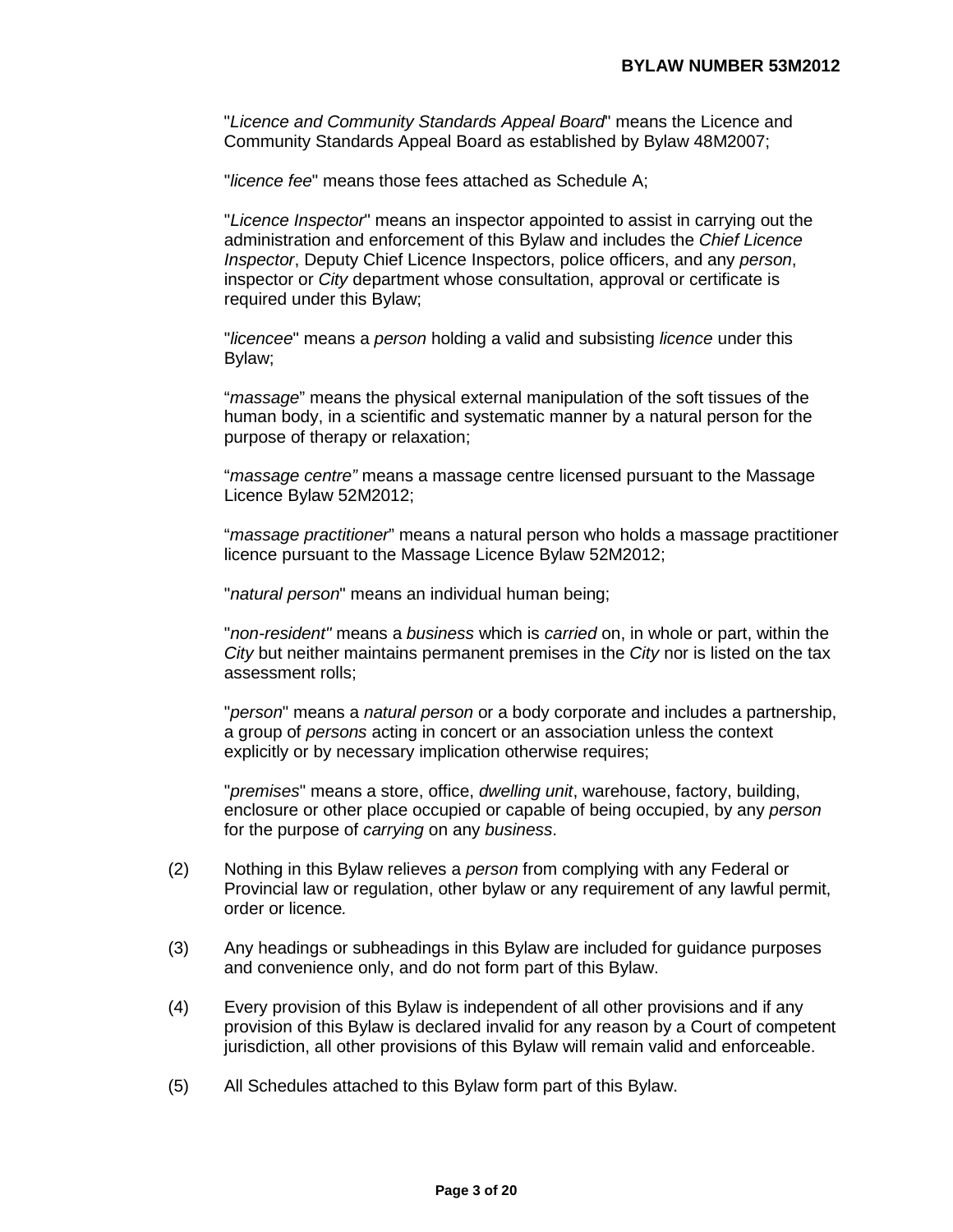- (6) Any reference in this Bylaw to a section, unless otherwise specified, is a reference to a section in this Bylaw.
- (7) Specific references to laws in this Bylaw are meant to refer to the current laws applicable within the Province of Alberta as at the time this Bylaw was enacted and as they are amended from time to time, including successor legislation.

### **Licence**

- 3. (1) A *person* must not *carry on* the *business* of a *body rub practitioner*, *body rub centre* or *body office* unless that *person* has a valid and subsisting *licence*.
	- (2) A *person* must not contravene a condition of a *licence*.
	- (3) Notwithstanding subsection (1), a *licence* is not required for medical or therapeutic *massage* treatments given by a qualified person, *licensed* to do so under the laws of the Province of Alberta.
	- (4) A *licence* to *carry on* two or more *businesses* at one *premises* by one *person*  may be issued on one *licence* form, but each *business* shall be deemed to hold a separate *licence*.

### **Licence Requirements**

- 4. (1) Every application for a *licence* pursuant to this Bylaw must be made to the *Chief Licence Inspector*.
	- (2) A *licence* pursuant to this Bylaw may not be issued to a person under the age of eighteen years.
	- (3) An *applicant* or *licencee* must not provide to a *Licence Inspector* false or misleading information or information intended to mislead with regard to any matter or thing arising in connection with the *licensing* of the *business*.

Body Rub Practitioner

- (4) Every application for a *licence* to *carry on* the *business* of a *body rub practitioner*  must include the following information:
	- (a) the full name, date of birth, residential address and telephone number of the *applicant*;
	- (b) two forms of identification, one of which must be government issued picture identification;
	- (c) (i) an original certificate of proficiency, demonstrating that the *applicant* has completed a minimum of 250 hours of training in *massage* from a recognized school or institute (a list of which is maintained by the *Chief Licence Inspector*); or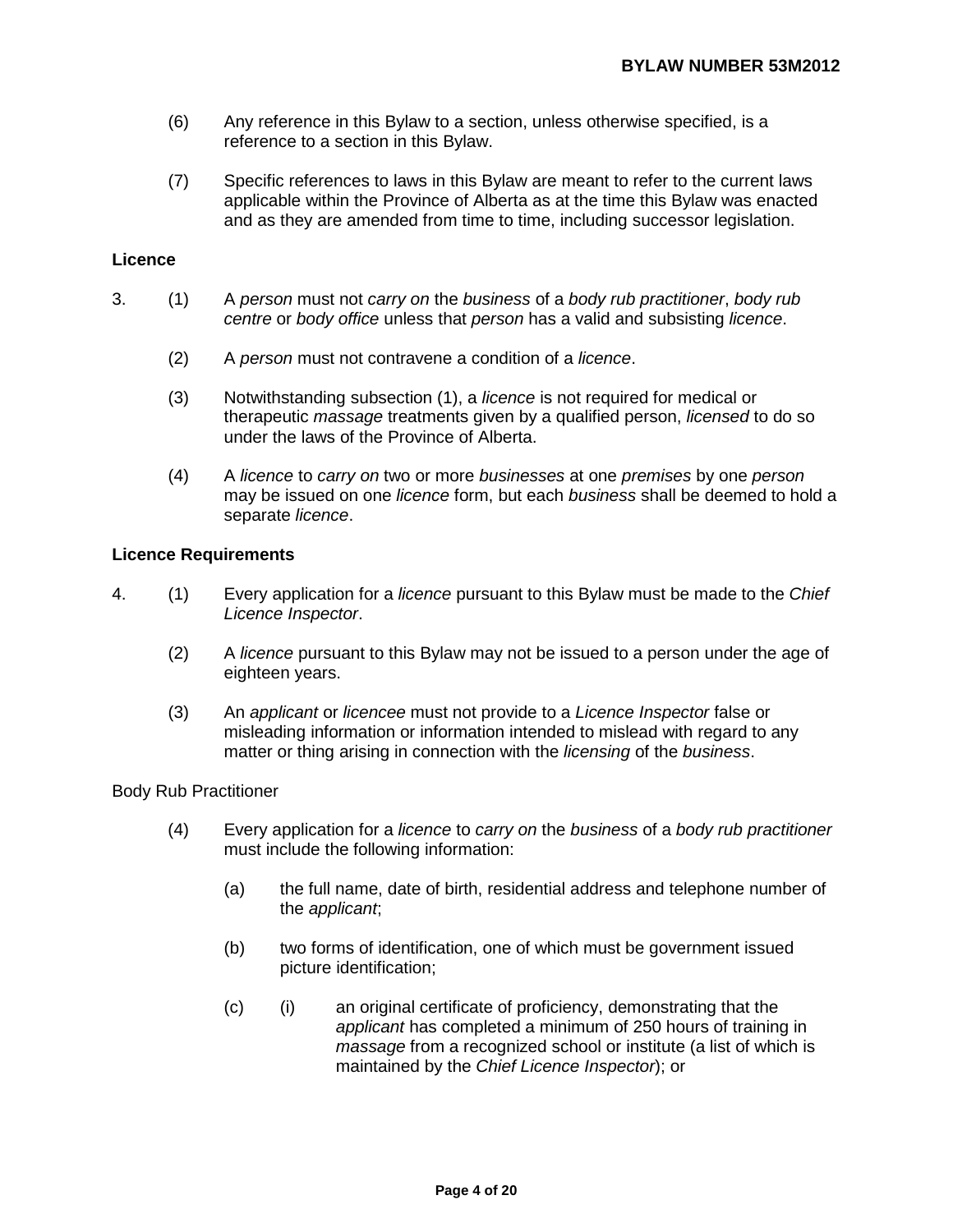- (ii) proof acceptable to the *Chief Licence Inspector* demonstrating that the *applicant* has achieved the equivalent of the 250 hours training in *massage* as determined by a recognized school or association; and
- (d) such other information as the *Chief Licence Inspector* may reasonably require.
- (5) Notwithstanding subsection (4), any *person* with a valid *massage practitioner's licence* issued under Bylaw 1M88, the Massage Practitioners Bylaw, is not required to provide proof of a minimum 250 hours training unless the holder of the licence allows the *licence* to expire.
- (6) A person may not hold both a *body rub practitioner licence* and *a massage practitioner licence* issued pursuant to Bylaw 52M2012.

Body Rub Centres and Body Rub Offices

- (7) Every application for a licence to *carry* on the *business* of a *body rub centre* or *body rub office* must include the following information:
	- (a) the full name, date of birth, residential address and telephone number of the *applicant*;
	- (b) the address for the proposed place of *business*;
	- (c) the full name, date of birth and residential address of the principal managing *employee* thereof;
	- (d) the full name or names of any other *person* or *persons*, their dates of birth and their residential addresses, having any financial interest in the *business* for which the application is made;
	- (e) when the *applicant* is a body corporate, the names and addresses of the officers of the corporation, its registered address and proof of incorporation;
	- (f) the trade name by which the *business* is going to operate; and
	- (g) such other information as the *Chief Licence Inspector* may reasonably require.
- (8) Where a *business* of a *body rub centre* is *carried on* in more than one *premises*, a *licence* is required for each *premises*.

### **Body Rub Offices**

- 5. (1) Only a:
	- (a) *natural person* who: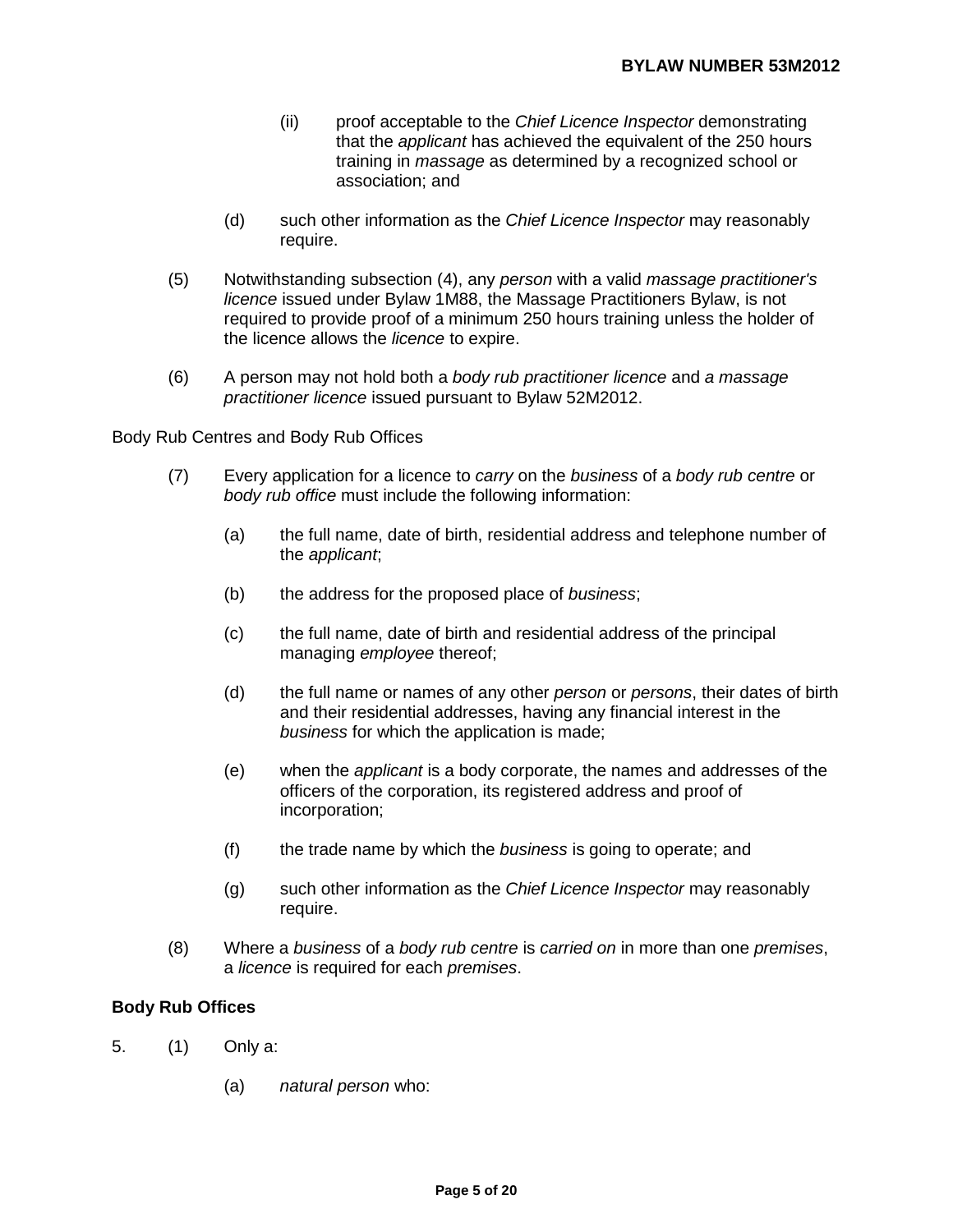- (i) holds a *body rub practitioner licence*; and
- (ii) held a *massage office licence* pursuant to Bylaw 51M97 as of December 31, 2012;
- or
- (b) a corporation:
	- (i) that is owned by a sole shareholder that holds a *body rub practitioner licence*; and
	- (ii) held a *massage office licence* pursuant to Bylaw 51M97 as of December 31, 2012;

may apply for or hold a *body rub office licence*.

- (2) Subsection 5(1) ceases to apply:
	- (i) upon the *licence* expiring and the holder of the *body rub office licence* failing to renew the *licence*;
	- (ii) upon the *body rub office* moving to a new *business premises*; or
	- (iii) where the holder of the *body rub office licence* is a corporation, upon a change of control of the corporation.

### **Licence Fees**

- 6. (1) An application for a *licence* will not be considered by the *Chief Licence Inspector* unless and until the *applicant* pays the *licence fee* set out in Schedule "A" and any other fees, including fees for inspections, required by this or any other bylaw.
	- (2) Fees paid by an *applicant* pursuant to this section are not refundable.
	- (3) Where a *licence* has been issued in error without payment of the fees required pursuant to this section by an *applicant*, the *licence* may be revoked by the *Chief Licence Inspector.*
	- (4) Where the holder of an existing *licence* applies for an additional *licence*, the fee payable for the additional *licence* will be adjusted so that the renewal date for the additional *licence* falls on the same renewal date as the *applicant's* existing *licence*.
	- (5) Where the holder of an existing *licence* applies to amend that *licence* in any way the fee payable for the amended *licence* will be calculated as the *amendment fee*  shown in Schedule "A".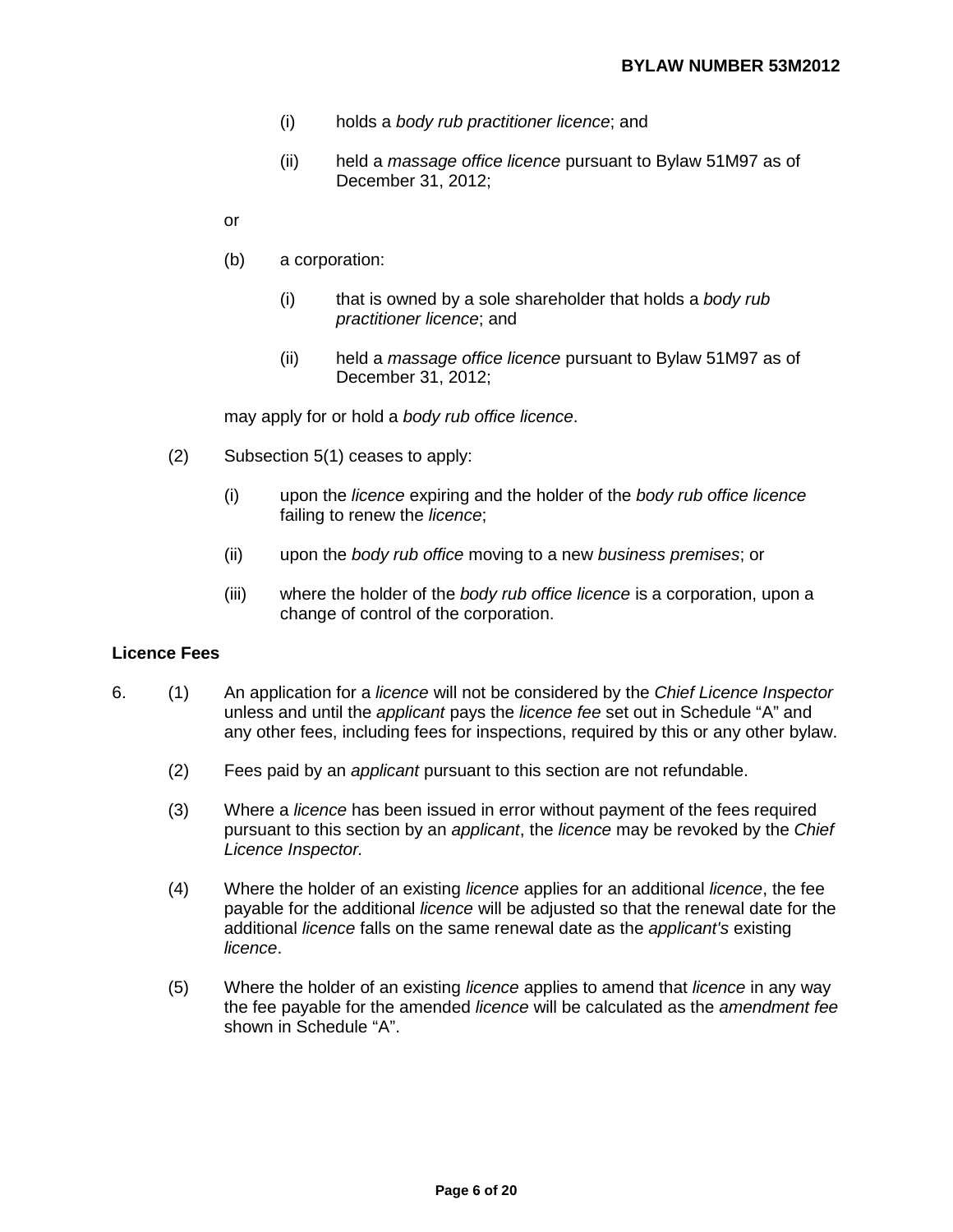## **Non-Resident Businesses**

7. A *person* who holds a *body rub centre licence* or a *body rub office licence* must maintain a *business premises* within the *City*.

#### **Consultations and Approvals**

- 8. (1) The *Chief Licence Inspector* may consult, prior to issuing or renewing a *licence*, with the Calgary Police Service, Alberta Health Services and the Fire Department, as listed in Schedule "A", to determine whether they are in possession of information which, in the opinion of the *Chief Licence Inspector*, renders it inappropriate for an *applicant* to be issued a *licence*.
	- (2) Where an *applicant* intends to *carry on business* at a specific *premises* or location within the *City*, the *applicant* must, prior to the *Chief Licence Inspector*  issuing a *licence*, ensure that all necessary approvals required under the *Land Use Bylaw* have been obtained and must provide satisfactory proof to the *Chief Licence Inspector*.
	- (3) The *Chief Licence Inspector* may determine that it is inappropriate to issue a *licence* to an *applicant* where the safety, health and welfare of the public may be at risk due to the issuance of a *licence*.
	- (4) Where a *licence* has been issued in error without all the necessary approvals required pursuant to this Bylaw, the *licence* may be revoked by the *Chief Licence Inspector*.
	- (5) For the purpose of a *licence* renewal, where *Development & Building Approvals*  has previously confirmed that all necessary approvals required under the *Land Use Bylaw* have been obtained and:
		- (a) there has not been a change in the *business* ownership since *Development & Building Approvals* gave the approval,
		- (b) the *licence* has not been previously suspended or revoked, and
		- (c) the *business* has been *carried on* continuously at the same *premises* and in the same manner,

the *Chief Licence Inspector* may renew the *licence* without requiring any further confirmation from *Development & Building Approvals***.** 

#### **Inspections**

- 9. (1) Where a *body rub business* requires a consultation or approval for *licensing* or is *licensed*, then the *business premises* may be inspected by a *Licence Inspector*.
	- (2) A *person* who a *Licence Inspector* reasonably believes is *carrying on* a *business*  requiring a *licence* under this Bylaw, or is an *applicant*, must:
		- (a) permit and assist in all inspections requested by a *Licence Inspector*;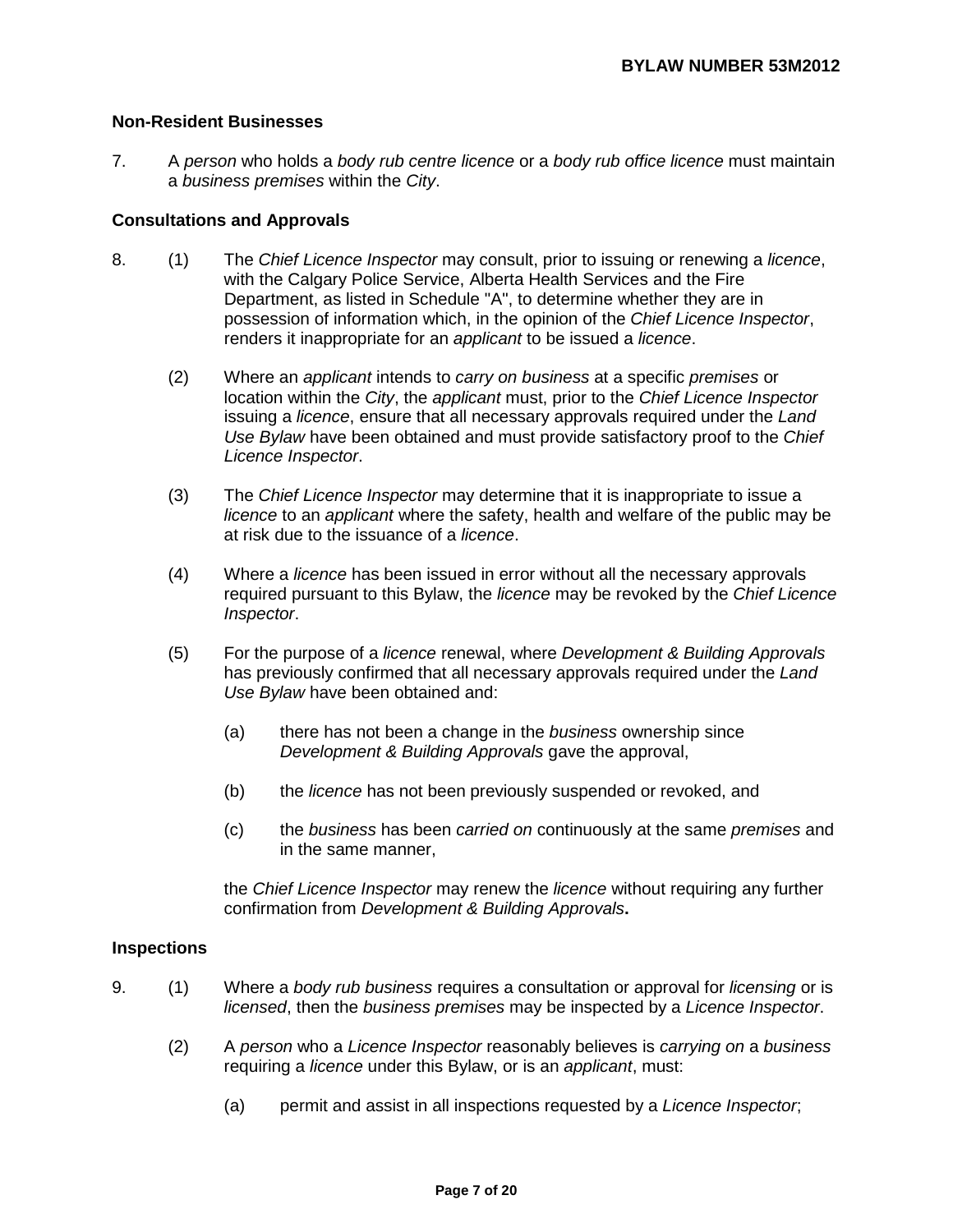- (b) immediately furnish to a *Licence Inspector* all identification or information required and copies of anything related to the inspection or *licensing*  requirement; and
- (c) not provide to a *Licence Inspector* false or misleading information or information intended to mislead with regard to any matter or thing arising in connection with the *licensing* of the *business*.
- (3) A *person* must not attempt to prevent, obstruct or hinder a *Licence Inspector*  from making an inspection authorized by this Bylaw.
- (4) During an inspection authorized under this section, a *Licence Inspector* may examine any *business* record or document for the purpose of enforcing this Bylaw, remove any relevant record or document from the *business premises* for the purpose of copying it, and must provide a receipt for any document or record so removed.
- (5) A *person* must not allow any false or misleading information to appear on any record required to be kept or prepared pursuant to this Bylaw.

# **Proof of Business**

- 10. (1) Proof of one transaction of a *massage* or *body rub* or offer to administer a *massage* or *body rub* is sufficient to establish that the *business* of *body rub* is being *carried on*.
	- (2) Any advertising of the *business* of *body rub* referred to in this Bylaw is sufficient to establish that the *person* advertising is *carrying on* the *business of body rub*.

### **Refusal, Revocation, Suspension**

- 11. (1) Subject to an appeal to the *Licence and Community Standards Appeal Board*, if in the *Chief Licence Inspector's* opinion there are just and reasonable grounds to do so, the *Chief Licence Inspector* may:
	- (a) refuse to grant any *licence* required by this Bylaw;
	- (b) impose conditions on a *licencee* or *licence* issued pursuant to this Bylaw; or
	- (c) suspend or revoke any *licence* issued pursuant to this Bylaw.
	- (2) The *Chief Licence Inspector* may:
		- (a) convene a hearing to determine whether there are just and reasonable grounds for the refusal of an application, a revocation or a suspension of a *licence*, or for imposing conditions on the *licence* or *licencee*; or
		- (b) suspend a *licence* prior to convening a hearing to determine whether there are just and reasonable grounds for the suspension or revocation of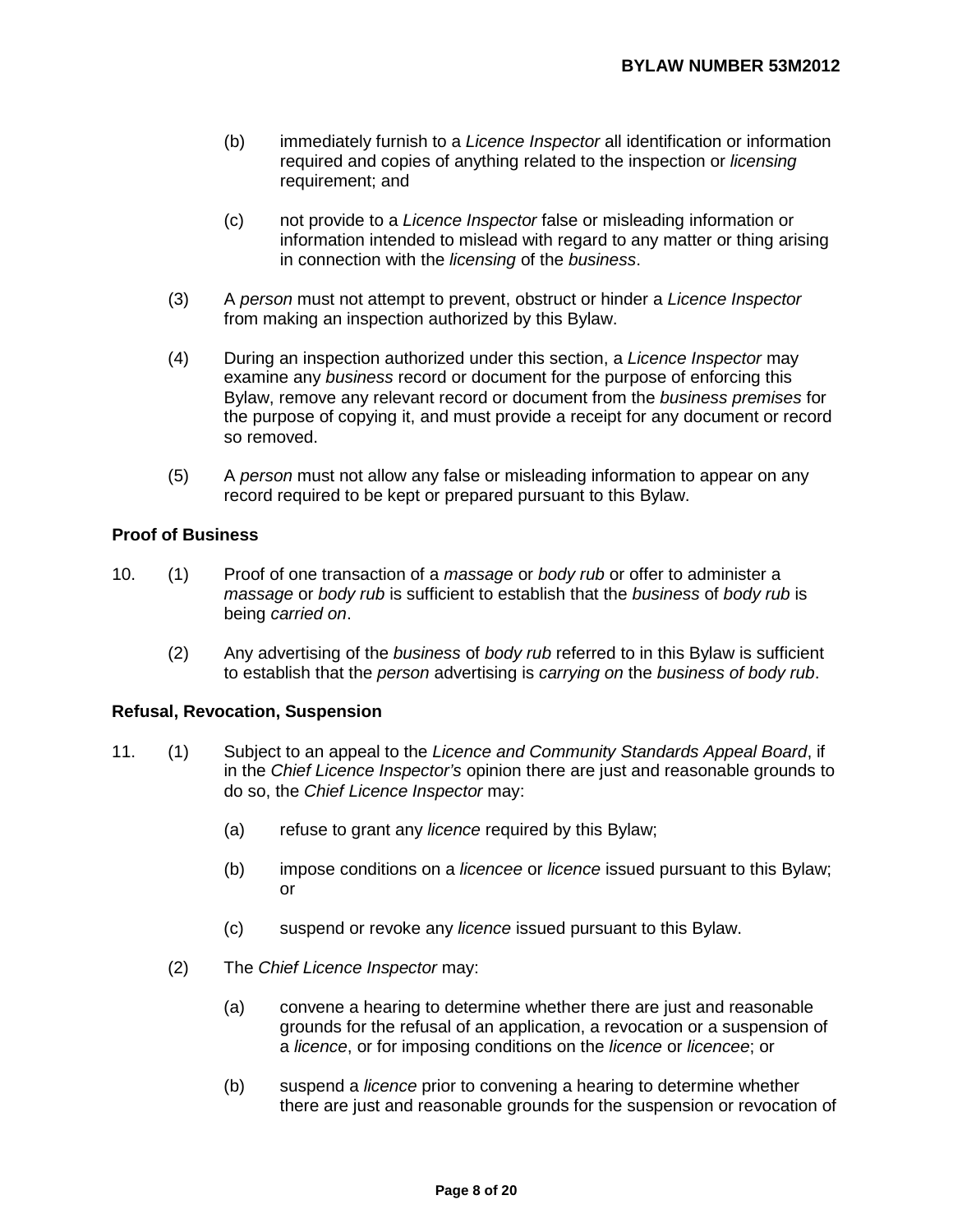a *licence* where, in the sole discretion of the *Chief Licence Inspector*, the safety, health or welfare of the public may be at risk if the *licence* is not suspended immediately. In the case of such suspension, the date scheduled for a hearing must be within ten days of the suspension.

- (3) Where any certificate, authority, licence or other document of qualification under this or any other bylaw, or under any statute of Canada or the Province of Alberta is suspended, cancelled, terminated or surrendered, the *Chief Licence Inspector*  must suspend any *licence* issued under this Bylaw based in whole or in part on the certificate, authority, licence or other document of qualification without convening a hearing.
- (4) Upon a *licence* application being refused, a *licence* being revoked or suspended, or conditions being applied to a *licence*, the *Chief Licence Inspector* must notify the *applicant* or *licencee* of the refusal, revocation, suspension or conditions and the reasons for it:
	- (a) by delivering a notice to the *applicant* or *licencee* personally; or
	- (b) by mailing a registered letter to *applicant's* or *licencee's* place of *business* or residence as shown on the *licence* or *licence* application;

and after the delivery of such notice, the *business* or occupation, as the case may be, must not be *carried* on until such time as the period of suspension ends or a new *licence* is issued to replace the *licence* which was revoked or the conditions of the *licence* are complied with.

- (5) A suspension of a *licence* issued pursuant to this Bylaw may be:
	- (a) for a period of time not exceeding the unexpired term of the *licence*; or
	- (b) where the suspension is for non-compliance with a bylaw, until the holder of the suspended *licence* has, in the opinion of the *Chief Licence Inspector*, complied with that bylaw.
- (6) A *licence* may be suspended or revoked for a non-compliance with any bylaw of the City of Calgary notwithstanding that the holder of the *licence* has not been prosecuted for a contravention of that bylaw.
- (7) The *Chief Licence Inspector*, after providing the *applicant* the opportunity for a fair hearing, may refuse to renew a *licence* if the *applicant* or a corporation named in the application has outstanding fines owing to the *City* for an offence under this Bylaw relating to the operation of the same category of *business* for which the renewal is sought.
- (8) Where the *Chief Licence Inspector* has suspended or revoked a *licence* pursuant to this Bylaw, then, unless such suspension or revocation is overturned in the whole by the *Licence and Community Standards Appeal Board*, the *licencee* must pay a reinstatement fee as set out in Schedule "A" as a condition of any reinstatement or renewal of the *licence*, including any reinstatement on the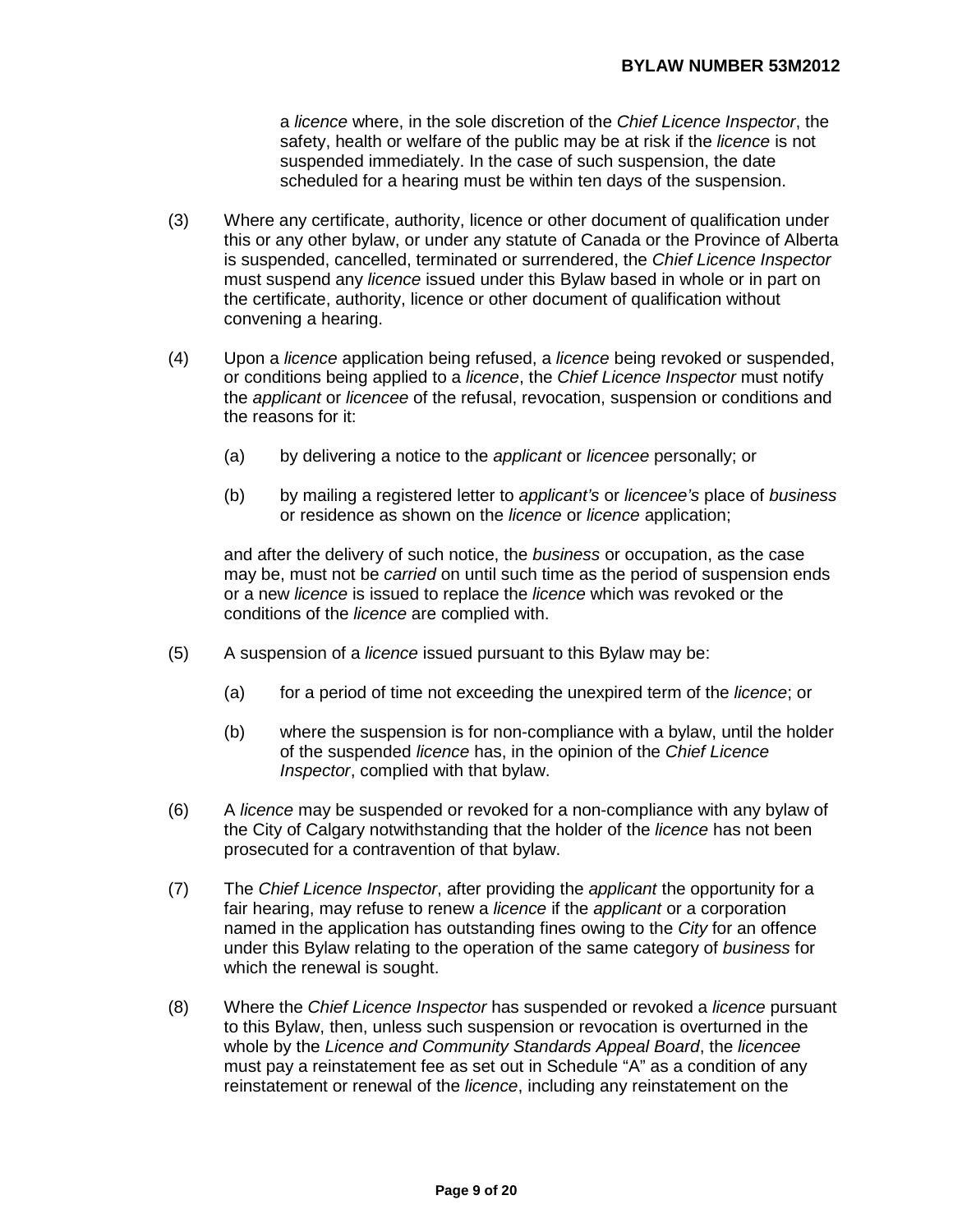conclusion of a suspension for a fixed term, and prior to receiving a *licence* if the *licencee* applies for a new *licence*.

- (9) Fees paid by an *applicant* pursuant to this section are non-refundable.
- (10) Where a *licence* is suspended or revoked by the *Chief Licence Inspector*, pursuant to this Bylaw, the *licencee* must surrender the *licence* to the *Chief Licence Inspector* immediately.
- (11) A *person* must not carry on the *business* of *body rub practitioner*, *body rub centre* or *body rub office* while that *person's licence* is suspended.

#### **Appeal**

- 12. (1) The provisions of the Licence and Community Standards Appeal Board Bylaw Number 48M2007 apply to an appeal of a decision of the *Chief Licence Inspector*  to refuse, suspend or revoke or attach conditions to a *Licence.* 
	- (2) Where a *Licencee* has given notice of an intention to appeal the revocation, suspension or condition of a *licence*, the *Chief Licence Inspector* may, in the *Chief Licence Inspectors* sole discretion, stay the revocation, suspension or condition pending the hearing of the appeal if the continued operation of the *business* does not create a danger to the safety, health or welfare of the public.
	- (3) All notices of appeal must be accompanied by a notice of appeal deposit in the amount specified in the Licence and Community Standards Appeal Board Bylaw.

#### **Licence Identification**

- 13. (1) A *licence* must be issued by the *City* on a form bearing the identification of the *City* and all *licences* issued pursuant to this Bylaw are and will remain the property of the *City.*
	- (2) A *licence* must bear on its face the date on which it is issued and the date on which the *licence* will expire.
	- (3) The holder of a *body rub practitioner licence* under this Bylaw must be issued an *licenc*e bearing the photograph, name and signature of the holder and its expiry date.
	- (4) A *licencee* who holds a *licence* which applies to a specific *premises* must keep it posted in public view in the *licensed premises*.
	- (5) A *licencee* who does not *carry on business* at specific *premises* must carry or have immediately available, the *licence* and must, upon request, immediately produce the *licence* to a *Licence Inspector*, or any *person* with whom they are *carrying on business*.
	- (6) A *person* must not reproduce, alter, or deface a *licence*.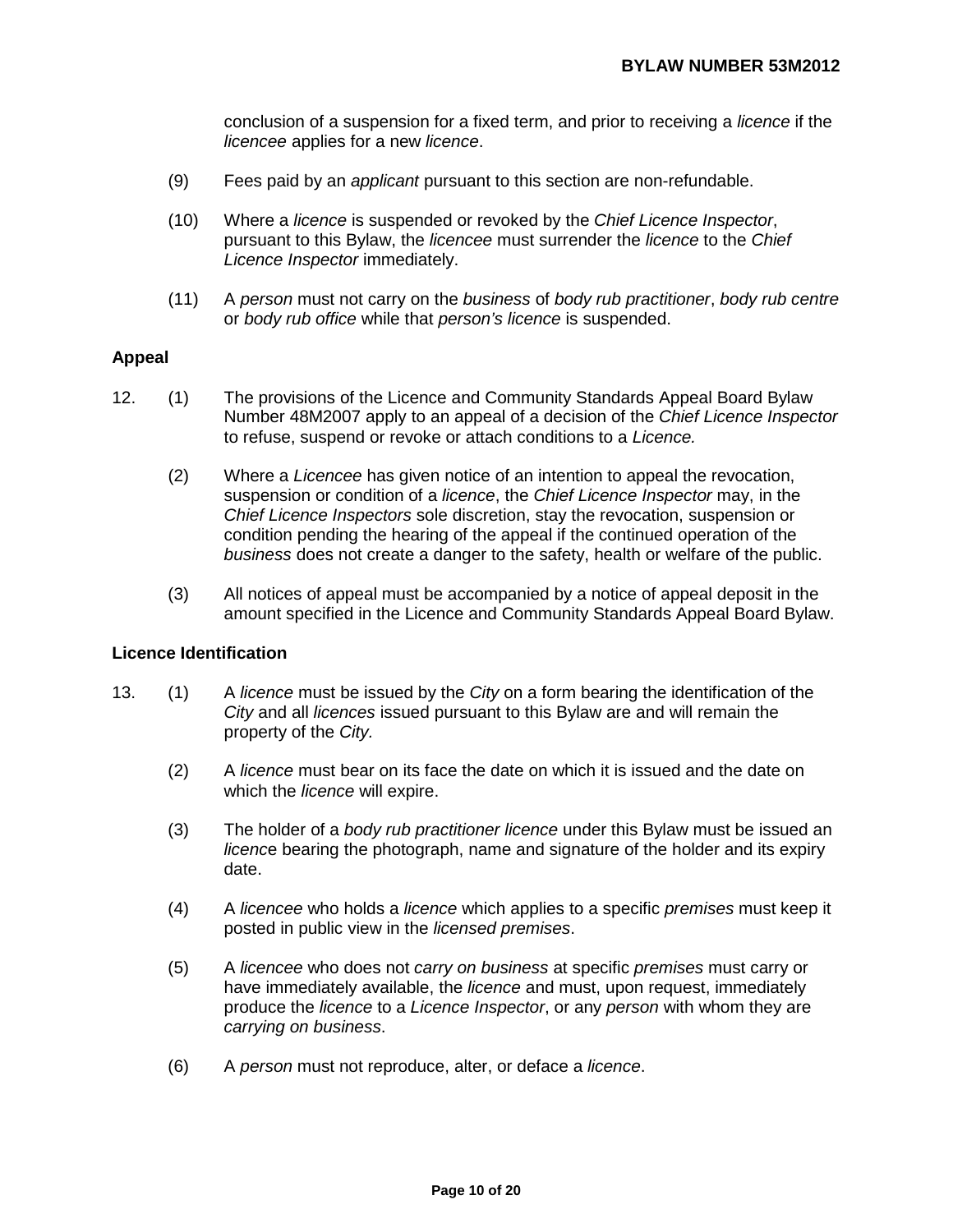- (7) A *licencee* may obtain a replacement *licence* for a *licence* that has been lost or destroyed by paying to the *City* the replacement *licence fee* set out in Schedule "A".
- (8) A *person* must not be in possession of:
	- (i) a reproduction of a *business licence*;
	- (ii) an altered *business licence*; or
	- (iii) a *business licence* that has been defaced.

### **Transfer of Licences**

14. A *licence* is not transferable from one *person* to another or from one *person's business premises* to another.

#### **Corporate Licencees**

- 15. (1) For the purposes of this Bylaw,
	- (a) control of a corporation means holding at least 50% of the voting shares issued by that corporation; and
	- (b) a change in control of a corporation means:
		- (i) a change in the ownership of at least 50% of the voting shares issued by that corporation; or
		- (ii) a change to at least 50% of the directors of the corporation.
	- (2) If there is a change in control of a corporation which holds a *licence* issued pursuant to this Bylaw,
		- (a) the corporate licencee must notify the Chief Licence Inspector of the change of control; and
		- (b) any *licence* issued pursuant to this Bylaw that is held by the corporation is cancelled.

# **PART II**

### **RESPONSIBILITIES OF LICENCEE**

#### **General**

16. (1) A *licencee* must maintain, on a continuous basis, the standards and requirements necessary to obtain a *licence* or any standards that are imposed by bylaw after the *licence* is issued.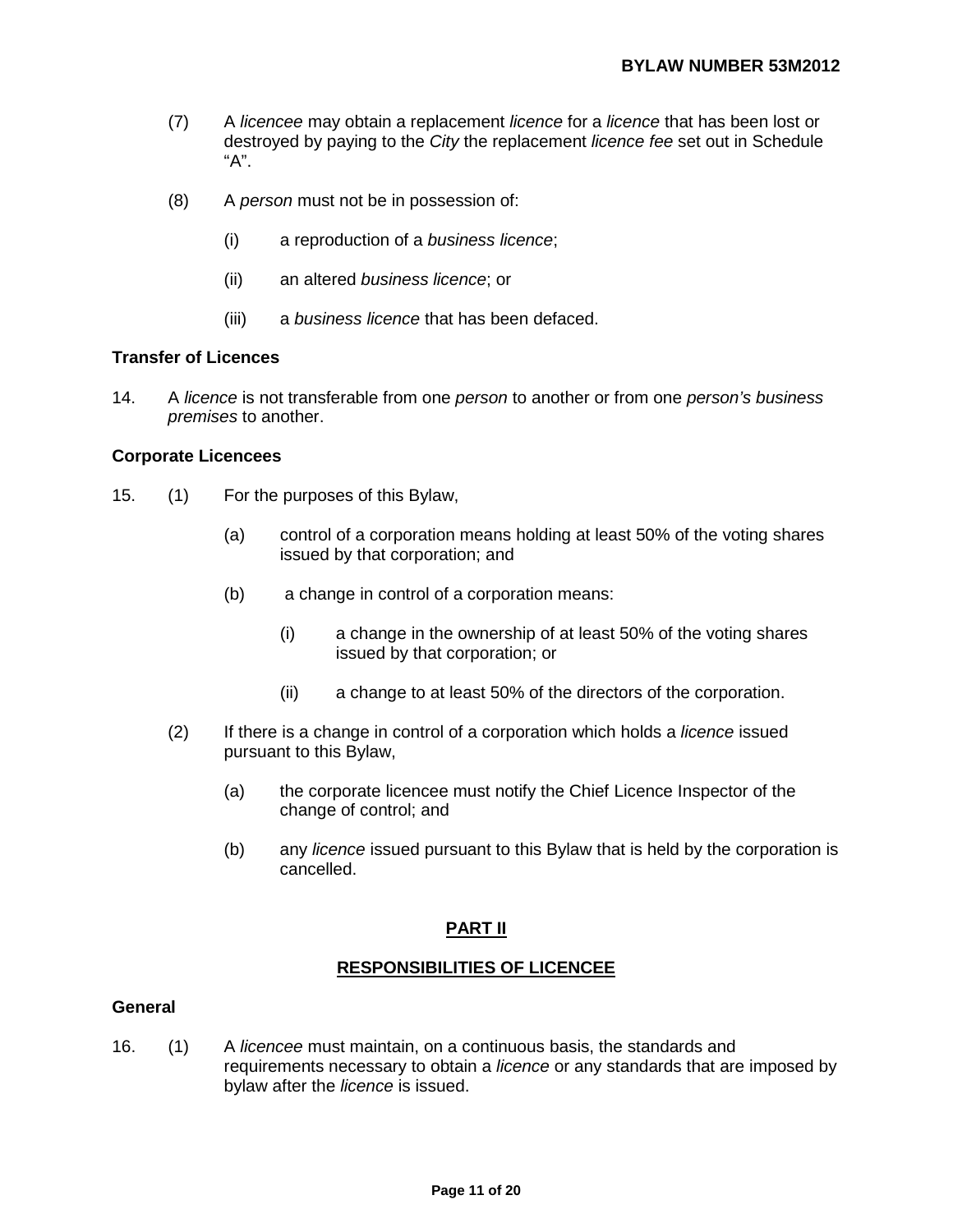(2) When the information required to be provided to the *Chief Licence Inspector*  becomes inaccurate, updated and accurate information must be promptly provided by the *licencee* to the *Chief Licence Inspector.* 

## **Body Rub Practitioners**

- 17. (1) A *body rub practitioner* must not enter into an *employment affiliation* with more than one *body rub centre*.
	- (2) A *body rub practitioner* must immediately advise the *Chief Licence Inspector* of any change in *employment affiliation*.
	- (3) A *body rub practitioner* must undergo a police check annually.

### **Body Rub Centres**

- 18. (1) In this section, "*business operator*" means the *natural person* having care and control of the *premises* at which the *business* is *carried on*.
	- (2) The:
		- (i) holder of a *massage centre licence*, and
		- (ii) the *business operator* of the *massage centre*

are responsible for the acts of the *employees* of and persons having an *employment affiliation* with the *licencee* in the *carrying on* of the *business* in the same manner and to the same extent as though the acts were done by the *licencee* or the *business operator*.

(3) Where the holder of a *body rub centre licence* is a corporation, the directors of that corporation are responsible for the act or acts of the corporation's *employees*  or *persons* having an *employment affiliation* with the *licencee* or *business* operator in the *carrying on* of the *business* in the same manner and to the same extent as though the act or acts were done by the *licencee* or *business* operator.

### Employee Lists

- (4) Every *person carrying on* the *business* of a *body rub centre* must keep on the *premises* an accurate and current list of all *persons employed* in the *body rub centre* including all *body rub practitioners* with an *employment affiliation* to the *body rub centre*, and the record must contain the following information:
	- (a) the true full name of each *employee* and any alias and common nickname by which that person is known or uses for advertising purposes;
	- (b) the birth date of the *employee*;
	- (c) the residential address and telephone number of each *employee;*
	- (d) the job title of the *employee*; and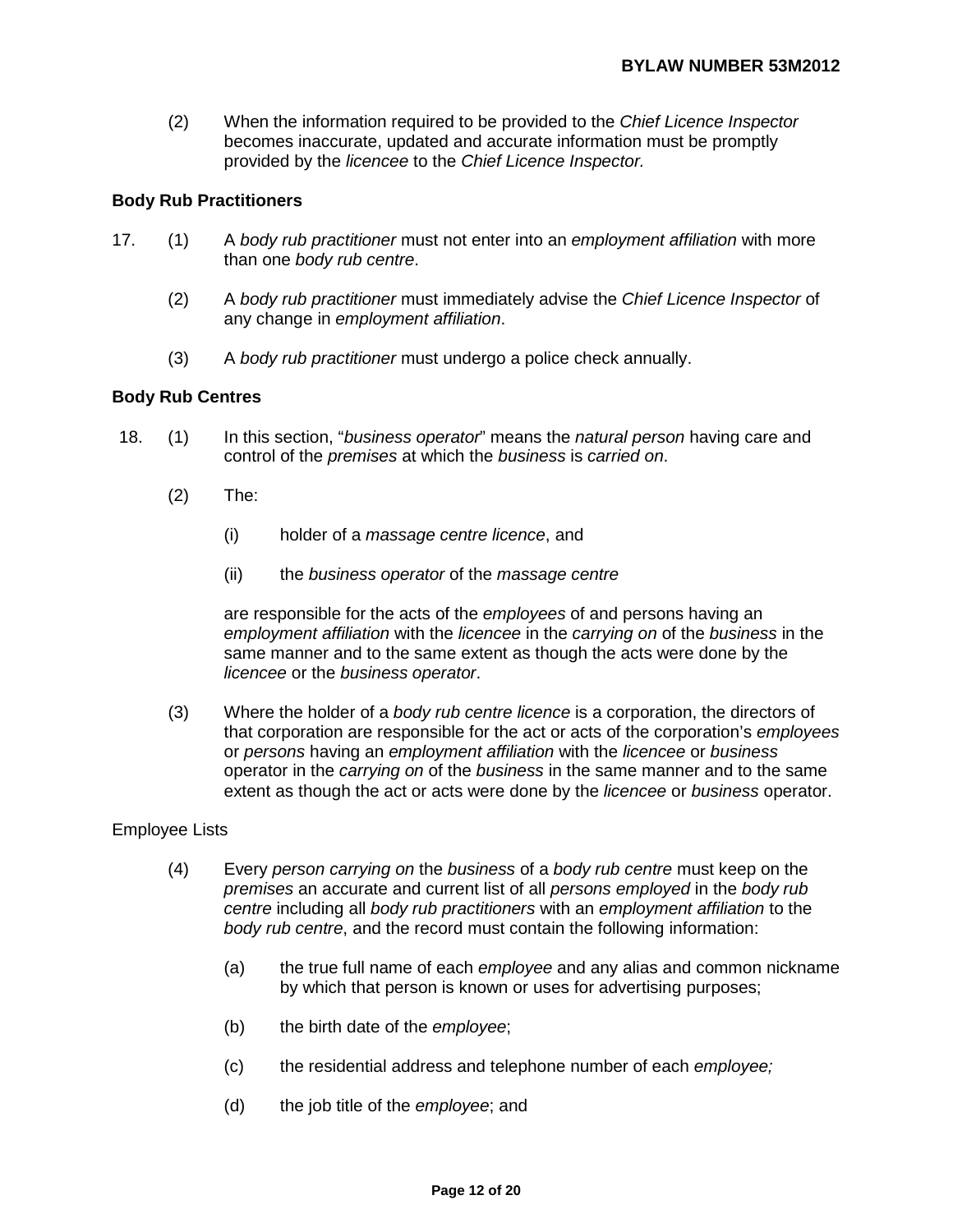(e) the *business licence* number as it appears on the *business licence* of each *massage practitioner*.

#### Register

- (5) Every *person carrying on* the *busines*s of a *body rub centre* or *a body rub office*  must keep at the *body rub centre or body rub office* a register, kept in a form satisfactory to the *Chief Licence Inspector*, in which must be permanently and legibly recorded the following:
	- (a) the name of the practitioner performing the *body rub* or *massage*;
	- (b) the time, day, date and location of the appointment; and
	- (c) the name of the client booked for the *body rub* or *massage*.
- (6) The information set out in subsection (5) must be entered into the register prior to the *body rub* being performed.

Services to be performed at Body Rub Centre premises

- (7) A *body rub centre* must not book appointments for a *body rub* or *massage* to be performed at a location other than the *premises* of the *body rub centre*.
- (8) Subsection 17(7) does not apply to *a body rub centre* that was licensed as a massage centre pursuant to the former Massage Licence Bylaw 51M97 as of December 31, 2012.
- (9) Subsection 17(8) ceases to apply:
	- (a) upon the *licence* expiring and the holder of the *body rub centre licence* failing to renew the *licence*;
	- (b) upon the *body rub centre* moving to a new *business premises*; or
	- (c) where the holder of the *body rub centre licence* is a corporation, upon a change of control of the corporation.

#### Location of Body Rub Centres

- (10) A *body rub centre* must not be located within 300.0 metres of any other *body rub centre*, as measured from the closest point of a parcel on which a *body rub centre* is located to the closest point of another parcel on which a *body rub centre* is located.
- (11) Subsection 17(10) does not apply to a *body rub centre* was previously licensed as a *massage centre* pursuant to the former Massage Licence Bylaw 51M97 as of December 31, 2012.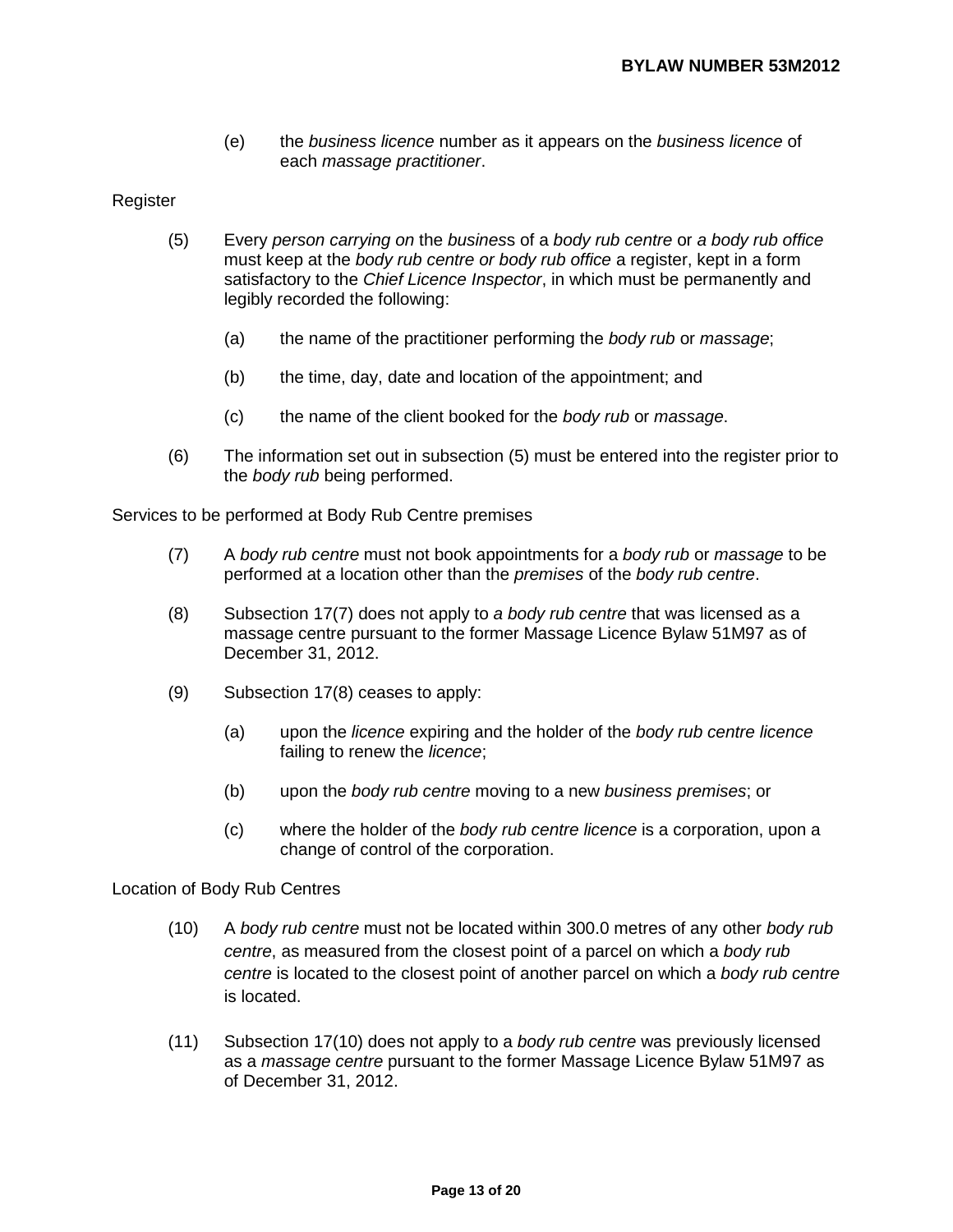- (12) Subsection 17(11) ceases to apply:
	- (a) upon the *licence* expiring and the holder of the *body rub centre licence* failing to renew the *licence*;
	- (b) upon the *body rub centre* moving to a new *business premises*; or
	- (c) where the holder of the *body rub centre licence* is a corporation, upon a change of control of the corporation.
- (13) A *body rub centre* must not operate out of a *dwelling unit*.
- (14) Subsection 17(13) does not apply to a *body rub centre* was previously licensed as a *massage centre* pursuant to the former Massage Licence Bylaw 51M97 as of December 31, 2012.
- (15) Subsection 17(14) ceases to apply:
	- (i) upon the *licence* expiring and the holder of the *body rub centre licence* failing to renew the *licence*;
	- (ii) upon the *body rub centre* moving to a new *business premises*; or
	- (iii) where the holder of the *body rub centre licence* is a corporation, upon a change of control of the corporation.
- (16) A *body rub centre* and a *massage centre* must not operate in the same *premises*.

### **Body Rub Office**

19. A *body rub* may not be performed at a *body rub office*.

### **Employment Affiliation**

- 20. (1) A *person* who *carries on* the *business* of a *body rub centre* must only enter into an *employment affiliation* with a *licensed body rub practitioner* or a *licensed massage practitioner*.
	- (2) The holder of a *body rub office licence* must not have any *employees* other than the *licencee*.
	- (3) Notwithstanding subsection (2), if the holder of a *body rub office licence* is a corporation, the holder of the *body rub office licence* must not have any *employees* other than the shareholder of the corporation.

### **Advertising**

21. (1) A *person carrying on* a *business* described in this Bylaw must not advertise or arrange for any form of advertising that includes the word *body rub* or that suggests to the prospective client that the service of *body rub* may be provided,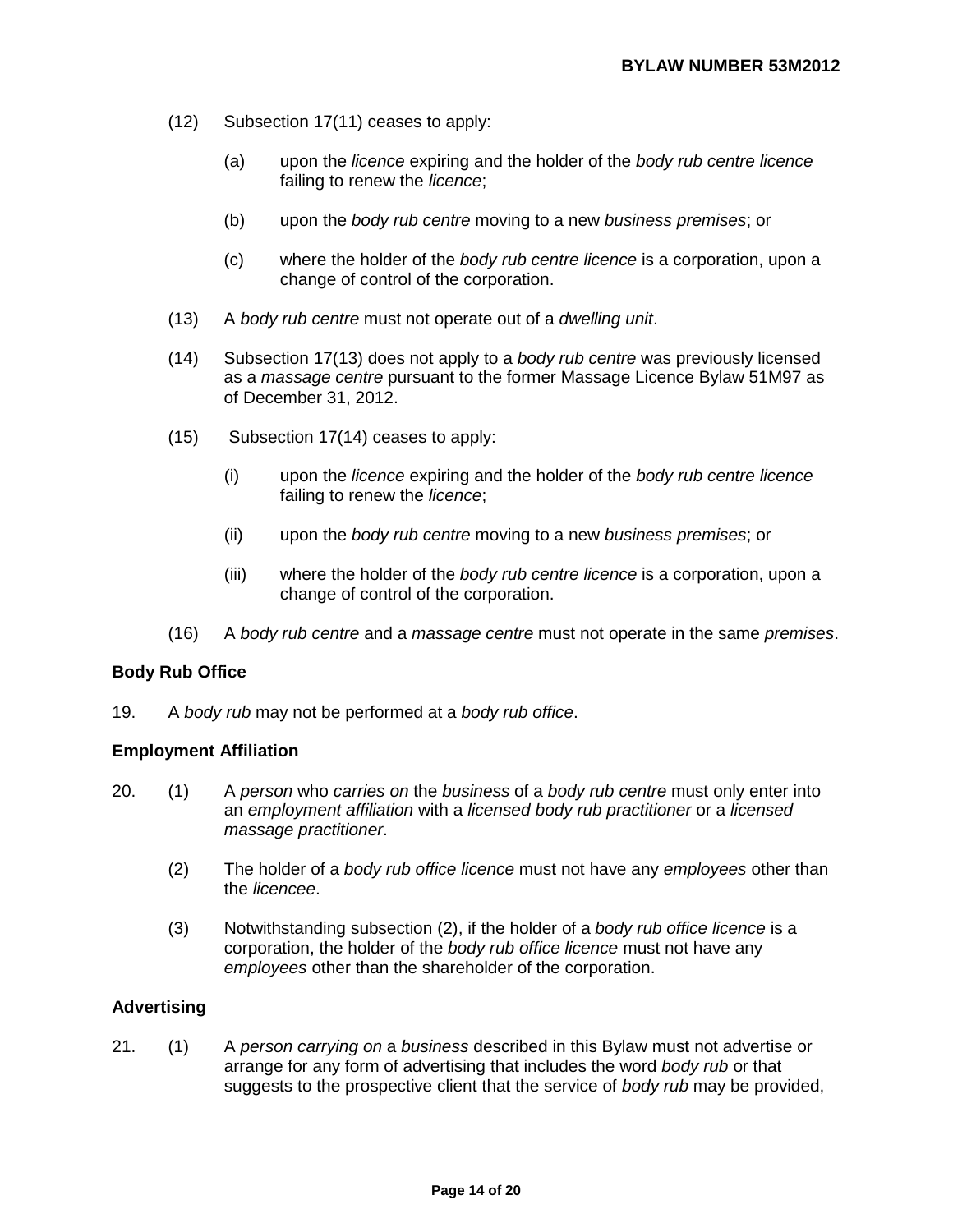unless *licensed* under this Bylaw, with the exception of a *person* who is exempted from the requirement for a *licence* under section 3(3) of this Bylaw.

- (2) A *licencee* who advertises or causes advertising to be placed, or distributed, respecting the *licencee* or the services offered by the *licencee*, must include in the advertisement, in a readable manner, the valid *business licence* number of each *licencee* referenced in the advertisement.
- (3) A *licencee* must not arrange for the distribution, publication or posting of any advertisement that describes or depicts any portion of the human body:
	- (a) that would reasonably suggest to prospective clients that any service is available other than a *body rub*; or
	- (b) that depicts or displays the nudity or semi-nudity of any person.

## **Hours of Work**

22. A *licencee* must not *carry on* the *business of body rub* between the hours of 11:00 pm and 6:00 am.

## **Restricted Activities**

- 23. (1) A *licencee* under this Bylaw must not permit an *unlicensed person* to perform, contract to perform, or observe a *body rub* being conducted.
	- (2) Notwithstanding subsection (1), any Provincially licensed school offering a program in *massage* may, as part of that program, allow a registered student to observe and perform a *body rub* in the presence of an instructor.
	- (3) An *employee* must not allow himself or herself to be touched by a client.
	- (4) A *person carrying on* the *business* of *body rub centre* or *body rub office* must not permit any *person* to perform a *body rub* unless clothed in non-transparent clothing covering the area from neck to mid-thigh.
	- (5) A *person* must not perform a *body rub* unless clothed in non-transparent clothing covering the area from neck to mid-thigh.
	- (6) A *person* must not permit a person under eighteen of years of age to enter or remain on or in the premises of a *body rub centre*.

# **PART III**

# **OFFENCES AND PENALTIES**

## **Offences**

24. Any *person* who contravenes any provision of this Bylaw by: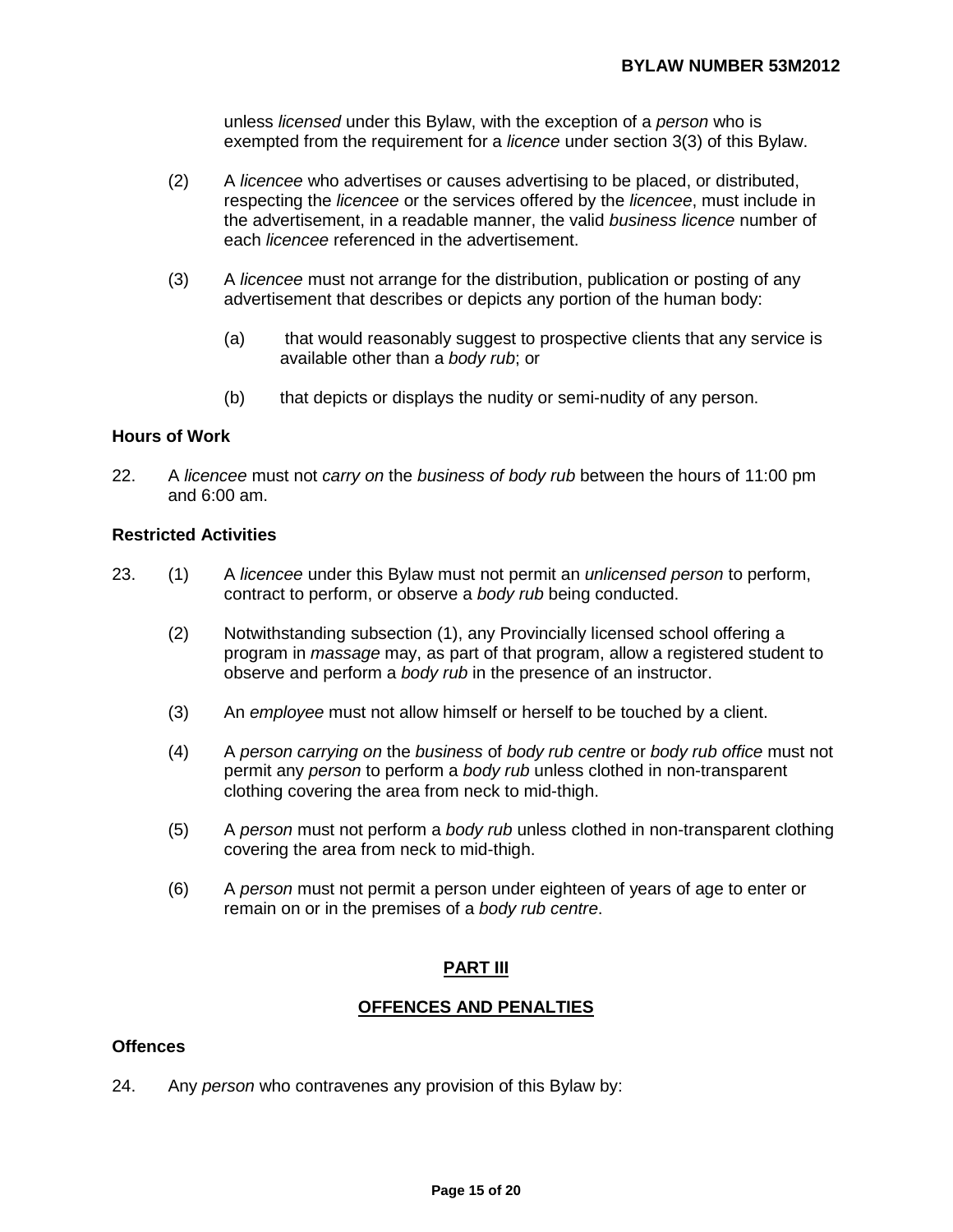- (a) doing any act or thing which the *person* is prohibited from doing, or
- (b) failing to do any act or thing the *person* is required to do,

is guilty of an offence.

## **Violation Ticket**

- 25. (1) Where a *Licence Inspector* reasonably believes that a *person* has contravened any provision of this Bylaw, the *Licence Inspector* may commence proceedings against the *person* by issuing a violation ticket pursuant to Part 2 of the *Provincial Offences Procedure Act*, allowing for the voluntary payment in the amount of the specified penalty as provided in this Bylaw in respect of the said offence.
	- (2) This section does not prevent any *Licence Inspector* from issuing a violation ticket requiring a court appearance of the defendant, pursuant to the provisions of the *Provincial Offences Procedure Act*, or from laying an information in lieu of issuing a violation ticket.

#### **Penalties**

- 26. (1) Every *person* who is convicted of an offence pursuant to this Bylaw is subject to one of the following penalties:
	- (a) a fine amount of not more than \$10,000.00;
	- (b) imprisonment for not more than 1 year;
	- $(c)$  both  $(a)$  and  $(b)$ .
	- (2) The specified penalty on conviction of an offence pursuant to this Bylaw is the fine amount set out in Schedule "B" in respect of the offence.
	- (3) The minimum penalty on conviction of an offence pursuant to this Bylaw is the fine amount set out in Schedule "B" in respect of the offence.
	- (4) Despite subsection (2) and subsection (3), a *person* who is convicted for a second offence of the same provision within a 12 month period is liable on conviction:
		- (a) for twice the fine amount of the specified penalty set out in Schedule  $B$ "; or
		- (b) for twice the fine amount of the minimum penalty set out in Schedule "B".
	- (5) Despite subsection (2) and subsection (3), a *person* who is convicted for a third offence of the same provision within a 12 month period is liable on conviction:
		- (a) for three times the fine amount of the specified penalty set out in Schedule "B";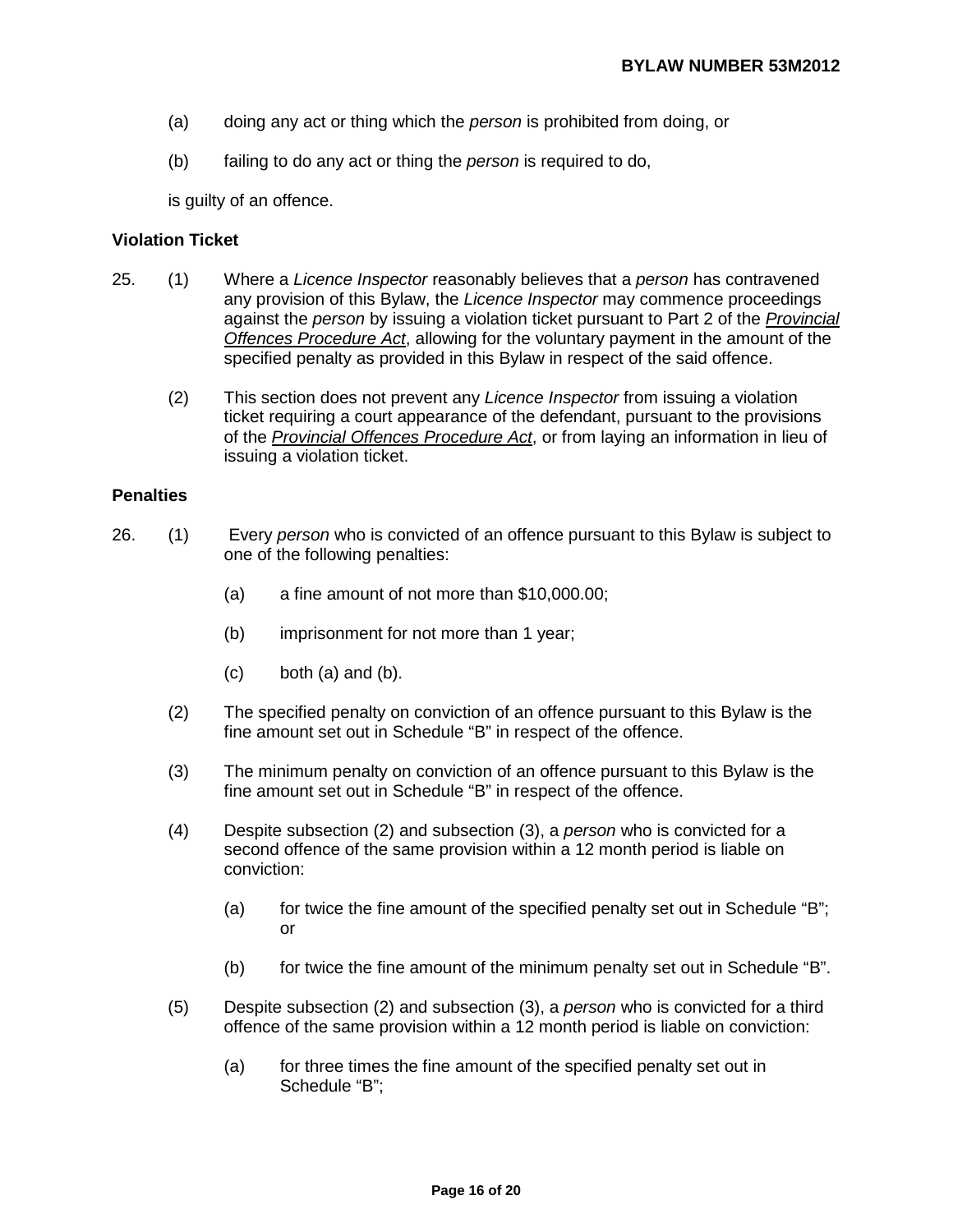- $(b)$ for three times the fine amount of the minimum penalty set out in Schedule "B".
- $(6)$ On conviction of an offence that is of a continuing nature, the penalty is the fine amount set out in Schedule "B" of this Bylaw in respect of the offence for each day, or part of a day, that the offence continues.

## **PART IV**

#### **MISCELLANEOUS**

# **Commencement of Bylaw**

27. This Bylaw comes into force on January 1st, 2013.

READ A FIRST TIME THIS 17TH DAY OF DECEMBER, 2012.

READ A SECOND TIME THIS 17TH DAY OF DECEMBER, 2012.

READ A THIRD TIME THIS 17TH DAY OF DECEMBER, 2012.

**MAYO** 

SIGNED THIS 17TH DAY OF DECEMBER, 2012.

 $10<$ **CITY CLERK** SIGNED THIS 17TH DAY OF DECEMBER, 2012.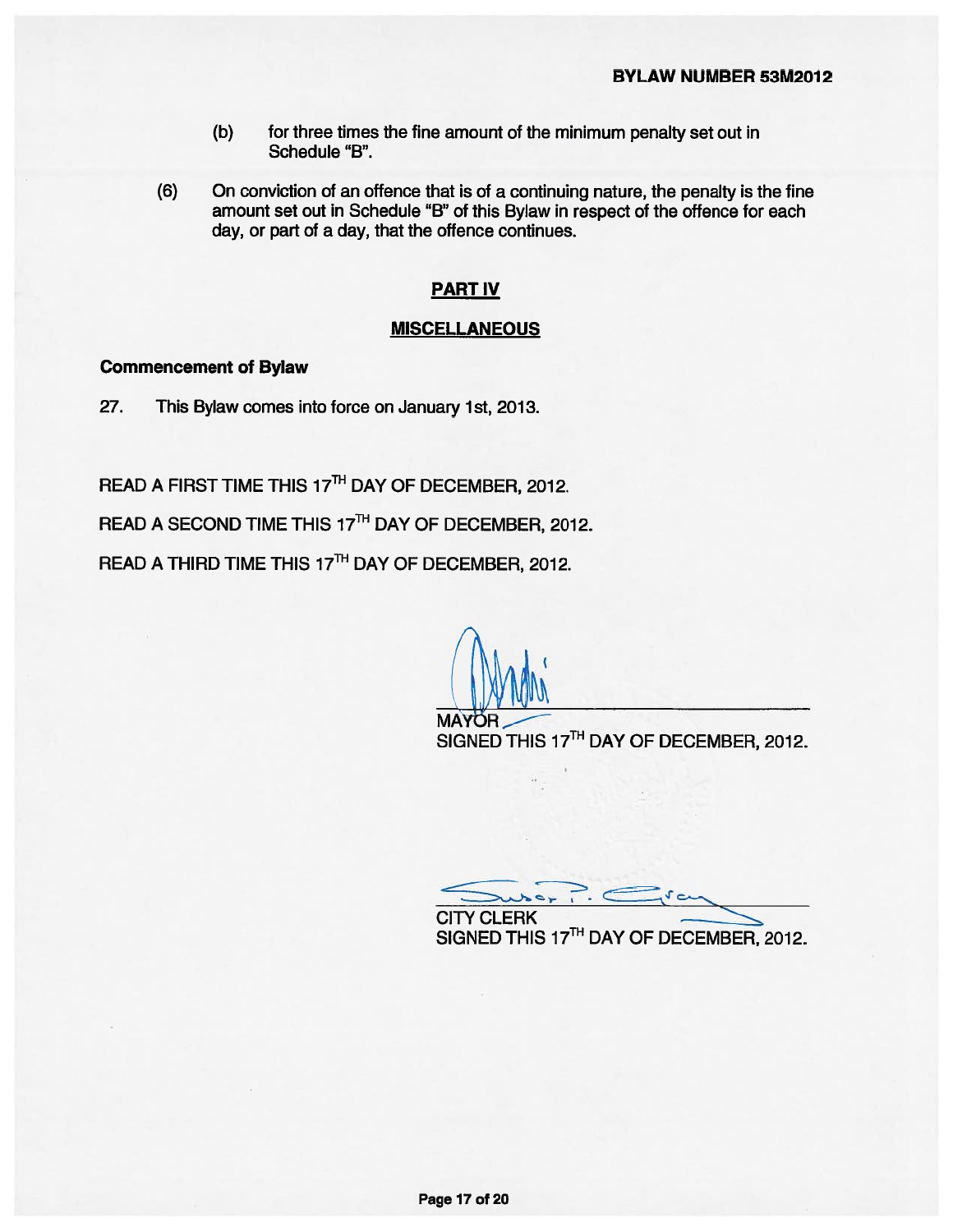# **SCHEDULE "A"**

# **Licence Fees**

| <b>Business</b>          | <b>Consultation or Approval</b> | <b>New Application</b><br>Fee |          | <b>Renewal Fee</b> |          |
|--------------------------|---------------------------------|-------------------------------|----------|--------------------|----------|
|                          |                                 | 2013                          | 2014     | 2013               | 2014     |
| <b>Body Rub Centre</b>   | Fire<br>Planning<br>Police      | \$161.00                      | \$170.00 | \$123.00           | \$130.00 |
| Body Rub Office          | Planning<br>Police              | \$161.00                      | \$170.00 | \$123.00           | \$130.00 |
| Body Rub<br>Practitioner | Police                          | \$161.00                      | \$170.00 | \$123.00           | \$130.00 |

# **Other Fees**

| <b>Section</b> | <u>Fee</u>                                                                            | 2013      | 2014      |
|----------------|---------------------------------------------------------------------------------------|-----------|-----------|
| 5(6)           | Amendment Fee                                                                         | \$30.00   | \$32.00   |
| 11(8)          | <b>Reinstatement Fee</b>                                                              | \$1104.00 | \$1165.00 |
| 11(8)          | Reinstatement Fee if licence was suspended or<br>revoked pursuant to subsection 11(3) | \$331.00  | \$349.00  |
| 13(7)          | <b>Replacement Licence</b>                                                            | \$30.00   | \$32.00   |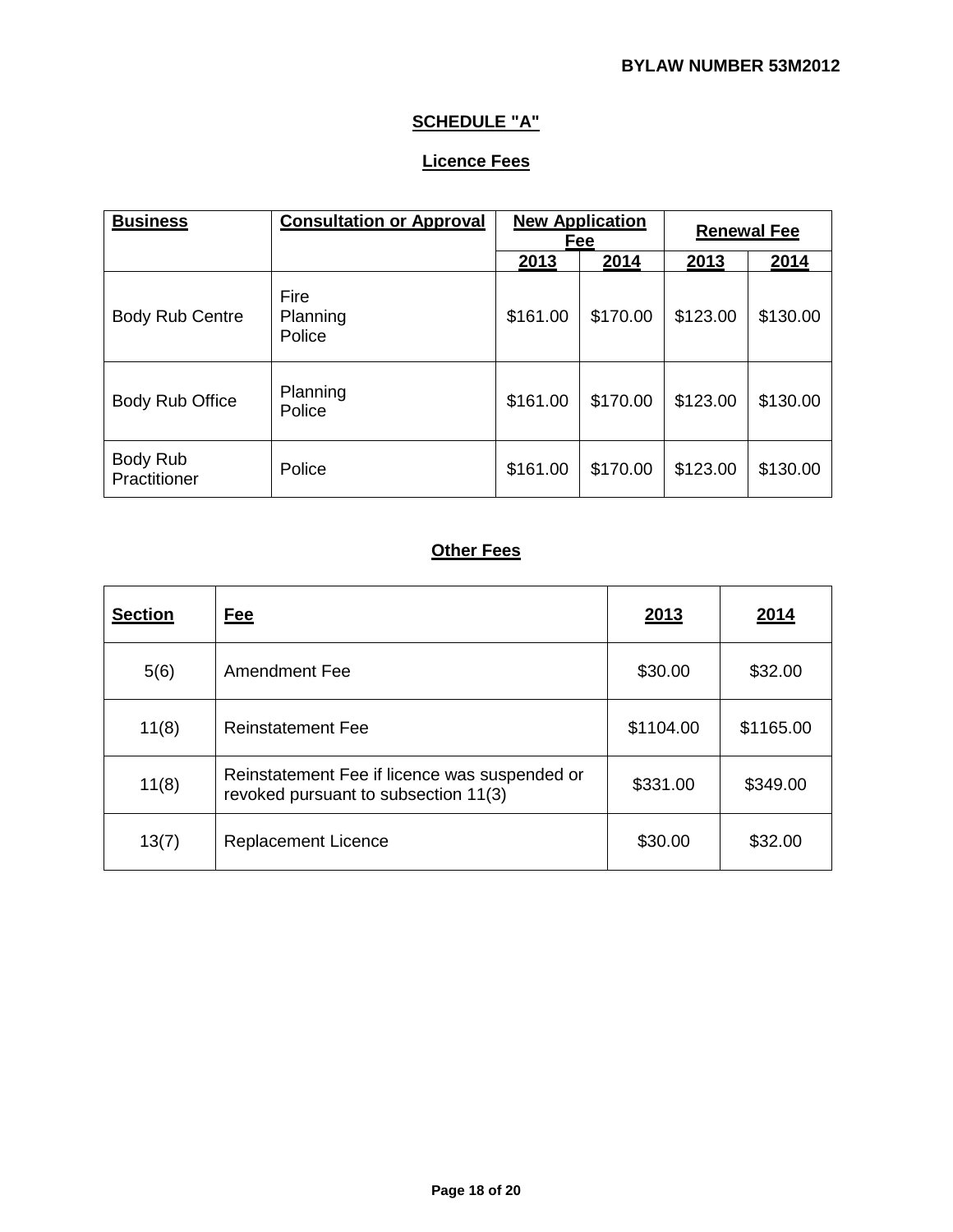# **SCHEDULE "B"**

# **Minimum and Specified Penalties**

| <b>Section</b>  | <b>Offence</b>                                                   | <b>Minimum</b><br>Penalty | <b>Specified</b><br><b>Penalty</b> |
|-----------------|------------------------------------------------------------------|---------------------------|------------------------------------|
| 3(1)            | Carry on business without a licence                              | \$300.00                  | \$1000.00                          |
| 3(2)            | Contravene a condition of a <i>licence</i>                       | \$300.00                  | \$2000.00                          |
| 4(3)            | Provide false or misleading information                          | \$300.00                  | \$1000.00                          |
| 9(2)(a)         | Fail to permit and assist in inspection                          | \$300.00                  | \$1000.00                          |
| 9(2)(b)         | Fail to furnish identification, information or<br>documentation  | \$300.00                  | \$1000.00                          |
| 9(2)(c)         | Provide false or misleading information                          | \$300.00                  | \$1000.00                          |
| 9(3)            | Prevent, obstruct or hinder a Licence Inspector                  | \$300.00                  | \$1000.00                          |
| 9(5)            | Allow false or misleading information to appear<br>on any record | \$300.00                  | \$1000.00                          |
| 11(11)          | Carry on business while licence suspended                        | \$300.00                  | \$1000.00                          |
| 13(4)           | Fail to post licence in public view                              | \$300.00                  | \$1000.00                          |
| 13(5)           | Fail to produce licence                                          | \$300.00                  | \$1000.00                          |
| 13(6)           | Reproduce, alter or deface a licence                             | \$300.00                  | \$1000.00                          |
| 13(8)           | Possess reproduced, altered or defaced licence                   | \$300.00                  | \$1000.00                          |
| 15(2)(a)        | Fail to notify of change of control                              | \$300.00                  | \$1000.00                          |
| 16(1)           | Fail to maintain standards and requirements                      | \$300.00                  | \$1000.00                          |
| 16(2)           | Fail to promptly update information                              | \$300.00                  | \$1000.00                          |
| 17(1)           | Enter into multiple employment affiliations                      | \$300.00                  | \$1000.00                          |
| 17(2)           | Fail to advise of change of employment affiliation               | \$300.00                  | \$1000.00                          |
| 18(4)           | Fail to keep employee list                                       | \$300.00                  | \$1000.00                          |
| 18(5)           | Fail to keep register                                            | \$300.00                  | \$1000.00                          |
| 18(6)           | Fail to enter information prior to body rub being<br>performed   | \$300.00                  | \$1000.00                          |
| 18(7)           | Book appointments at location other than body<br>rub centre      | \$300.00                  | \$1000.00                          |
| 20(1)           | Enter into employment affiliation with unlicensed<br>person      | \$300.00                  | \$1000.00                          |
| $20(2)$ , $(3)$ | Body rub office with multiple employees                          | \$300.00                  | \$1000.00                          |